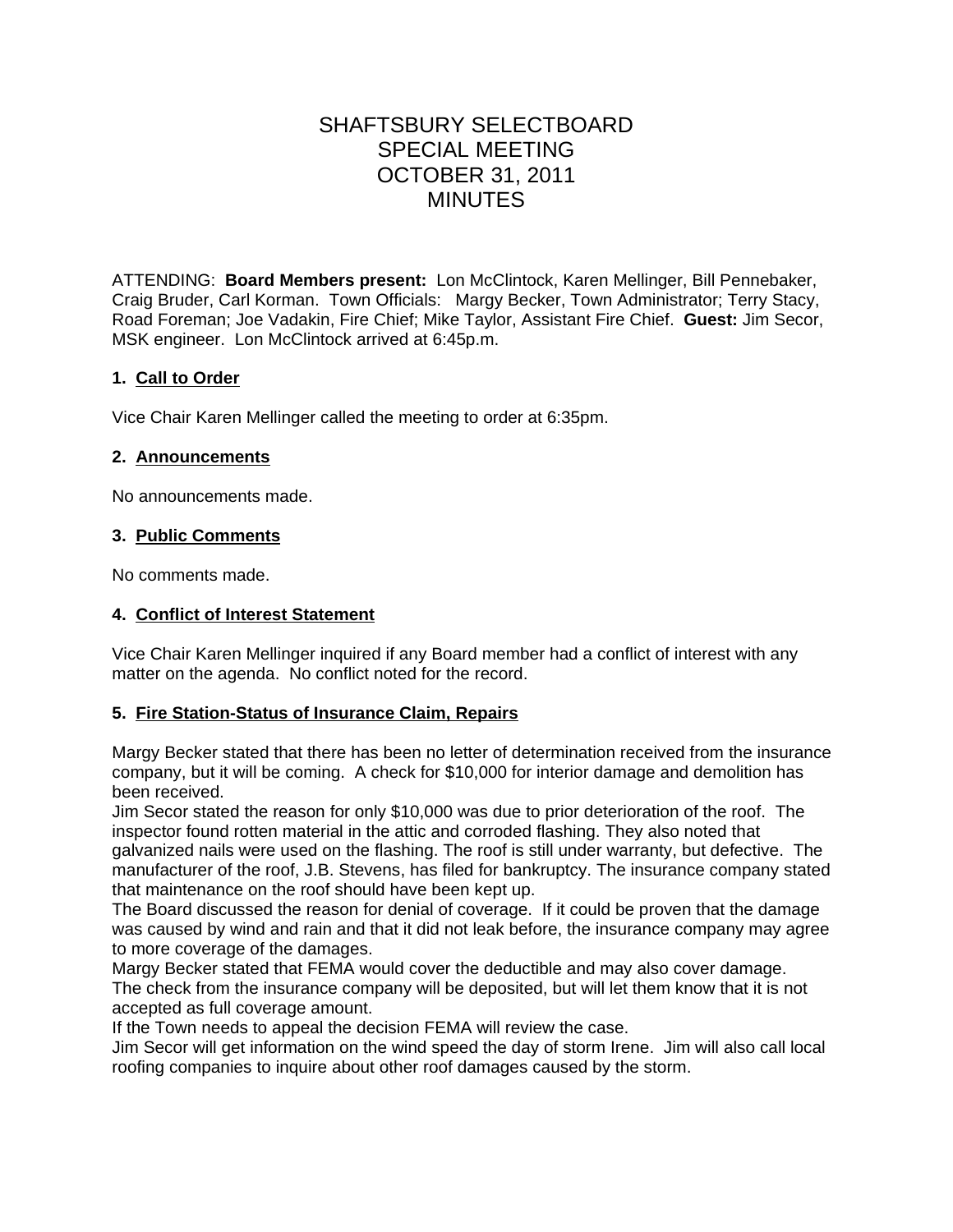Fire Chief, Joe Vadakin has all the information on the roof and its warranty, which he will hand over to Craig Bruder. Craig Bruder will try to find the insurance company that insured J.B. Stevens. This may be another source for recovery of damage expenses. Another possible avenue would be the galvanized nails used by Vermont Roofing.

The Board Members agreed that the repairs to the roof need to be done soon. They discussed asking for donations from local businesses and asking for volunteers.

Bid requests have been mailed out for a new roof and for weatherization. The estimated cost is \$45,000.

A special meeting will be held on November 2, 2011 to open bids. The time will be determined via email.

#### 6. Highway Department-6<sup>th</sup> Crew Member

Road Foreman, Terry Stacy, and the Board Members discussed the hiring of a sixth crew member. The discussion included whether the new hire would be full time, part time, or seasonal and what starting wages would be. The Board and Terry Stacy agreed on full time with a six month probation period. Wages would start at \$12.50 per hour. The Road Foreman would be responsible for keeping a record of performance during the probation period and a decision to hire permanently would be decided from this.

**Karen Mellinger made the motion to amend the personnel policy to a six month probation period for new hires. Craig Bruder seconded. Motion carried unanimously.**

Terry Stacy reported that Airport Road paving will be set to go in 2-3 days. Peckham has donated equipment time and some materials for the Airport Road project. Paran Road will be done by the end of fall.

### **7. Other Business**

No other business

### **8. Approval of Warrants**

PAYROLL WARRANT PR#17 IN THE AMOUNT OF \$7,571.54. **Karen Mellinger made the motion to approve payroll warrant PR#17 in the amount of \$7,571.54. Carl Korman seconded. Motion carried unanimously.**

PAYROLL WARRANT PR#16 IN THE AMOUNT OF \$5,882.29.

**Bill Pennebaker made the motion to approve payroll warrant PR#16 in the amount of \$5,882.29. Craig Bruder seconded. Motion carried unanimously.**

RETIREMENT WARRANT #W14 IN THE AMOUNT OF \$130.37.

**Craig Bruder made the motion to approve retirement warrant #W14 in the amount of \$130.37. Karen Mellinger seconded. Motion carried unanimously.**

RETIREMENT WARRANT #W16R IN THE AMOUNT OF \$134.42.

**Craig Bruder made the motion to approve retirement warrant #W16R in the amount of \$134.42. Karen Mellinger seconded. Motion carried unanimously.**

CHECK WARRANT #W15 IN THE AMOUNT OF \$23,474.81.

**Bill Pennebaker made the motion to approve check warrant #W15 in the amount of \$23,474.81. Craig Bruder seconded. Motion carried unanimously.**